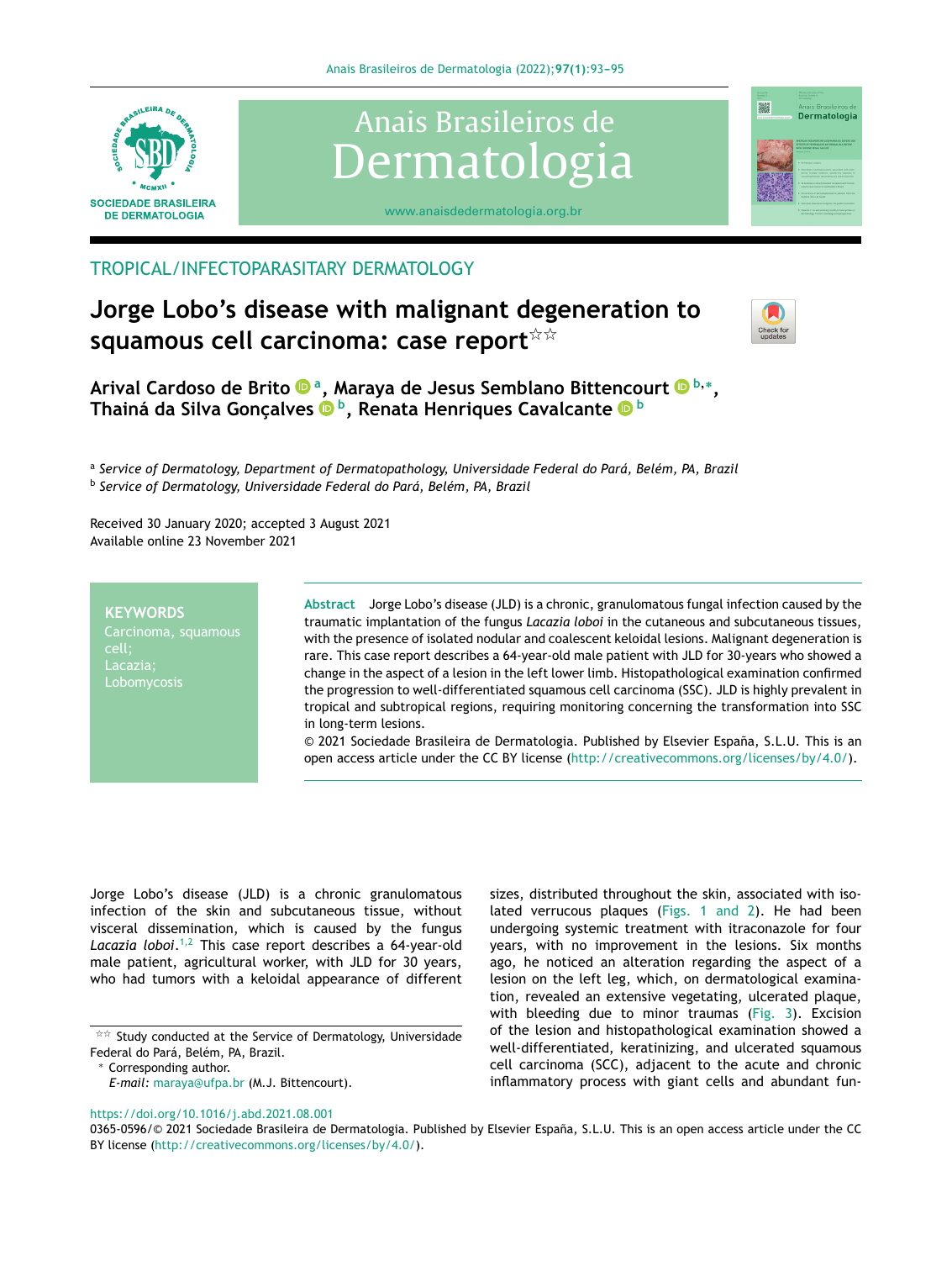<span id="page-1-0"></span>

**Figure 1** Multiple keloidal nodules disseminated on the skin.



**Figure 2** Multiple keloidal nodules and verrucous plaques disseminated on the skin.

gal yeast structures compatible with *Lacazia loboi* [\(Fig.](#page-2-0) 4). Left inguinal lymphadenectomy was also performed and the histopathological examination was compatible with metastatic SCC in one of the 13 examined lymph nodes, with capsular extravasation. Blood count was normal and serologies for hepatitis B and C and HIV viruses were negative; computed tomography of the chest and abdomen showed no alterations. He is currently being monitored at the oncology unit of a referral hospital.

JLD, first described in 1931 by Jorge Lobo in a patient from the Amazon region, is a typical infection in tropical and subtropical areas, more common in men aged 20 to 40 years. $1,2$  People who work in endemic areas and in contact with dense vegetation, high humidity, and high-temperature forests are susceptible to the disease. Clinically, it presents with polymorphic skin lesions, single or multiple, keloid-like



**Figure 3** Vegetating, ulcerated, friable plaque located on the anterior portion of the left lower limb, measuring about 12 cm, with the presence of satellite keloidal lesions.

nodules or plaques, which are the most frequent clinical forms. The lesions can progress with ulceration and secondary infection. There is a possibility of lymphatic and hematogenous spread, leading to multiple lesions.<sup>2</sup> [O](#page-2-0)ld scars and chronic ulcers of any kind can lead to the development of SCC. The degeneration into SCC in JLD has been described in a few cases in the world literature and can occur after a long period of disease evolution.<sup> $2-5$ </sup> One study showed two affected Brazilian natives from the Caiabi tribe who devel-oped metastases and died, even after surgical resection.<sup>[3](#page-2-0)</sup> In the state of Pará, there have been reports in the lit-erature of three patients with this transformation.<sup>[6](#page-2-0)</sup> The therapeutic approach to JLD remains challenging to this day. The therapy of choice depends on the clinical manifestation, ranging from systemic antifungals, electrocoagulation, cryotherapy to surgical excision with wide margins. Recurrence is frequent with any method. The use of triazoles such as posaconazole seems to be promising.<sup>[1,2,6](#page-2-0)</sup> Overall, the prognosis is good, but with aesthetic and/or functional impairment. The emergence of SCC in chronic lesions of scars and ulcers of different etiologies has been reported by many authors in patients with chronic granulomatous diseases, among which JLD should be included, and these patients should be submitted to closer surveillance of ulcerated and chronic lesions.  $3-5$ 

#### **Financial support**

None declared.

### **Authors' contributions**

Arival Cardoso de Brito: Approval of the final version of the manuscript; design and planning of the study; effective participation in research orientation; intellectual participation in the propaedeutic and/or therapeutic conduct of the studied cases; critical review of the literature; critical review of the manuscript.

Maraya de Jesus Semblano Bittencourt: Approval of the final version of the manuscript; design and planning of the study; drafting and editing of the manuscript; collection, analysis, and interpretation of data; effective participation in research orientation; critical review of the manuscript.